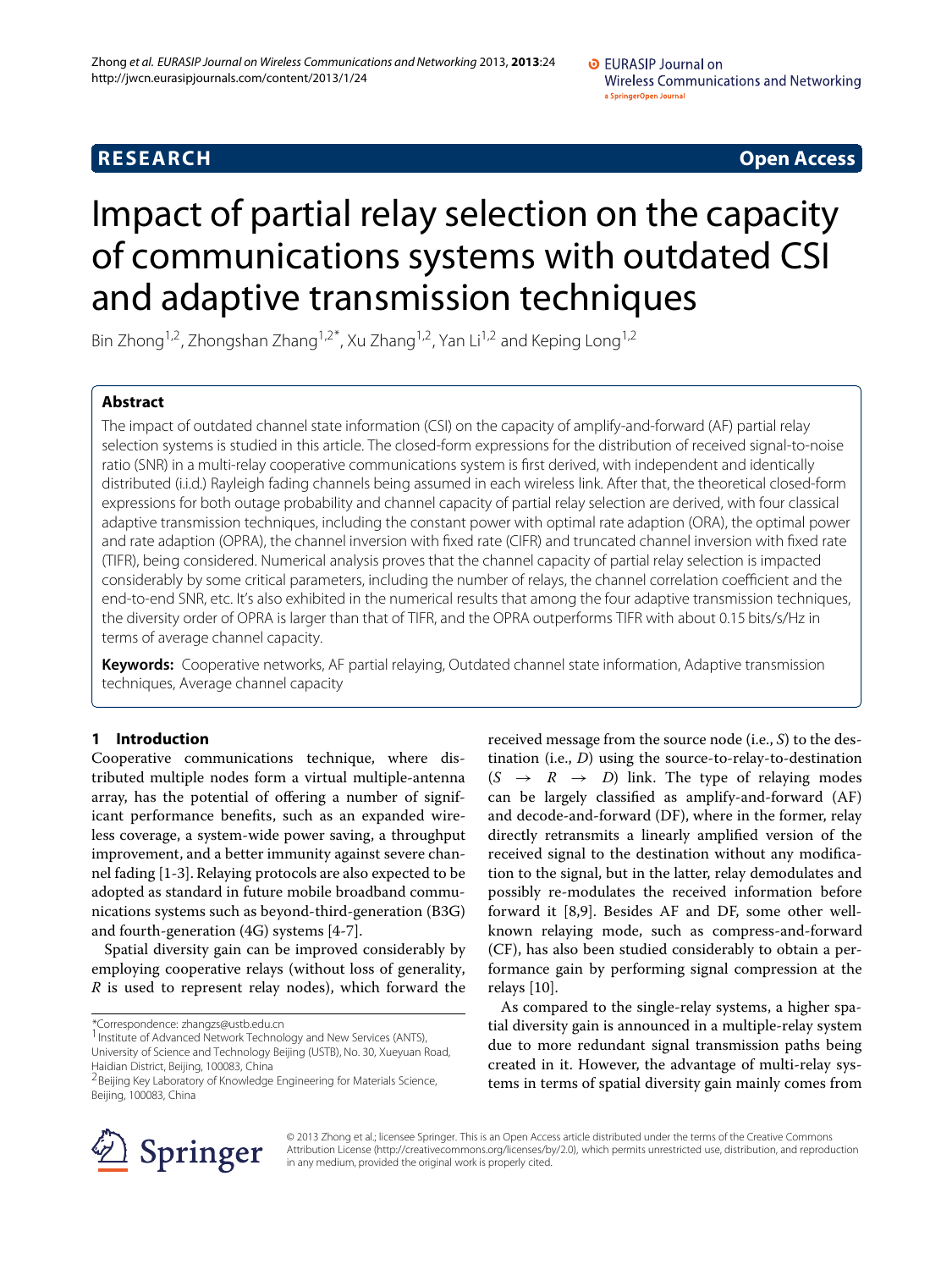the redundant relays, which usually require an orthogonal channel (in either the time or frequency domain) being allocated to each individual to effectively avoid the inter-relay interference [\[11,](#page-12-0)[12\]](#page-12-1). This kind of orthogonalallocation will inevitably consume more bandwidth to convey the same message.

Relay selection is proven to be one of the most efficient methods to improving the spectral efficiency and maximizing the spatial diversity gain at the same time in multiple-relay systems [\[13-](#page-12-2)[18\]](#page-12-3). By selecting the optimal relay from multiple candidates, only one relay is active in each time so as to improve the spectral efficiency considerably, with full spatial diversity gain being obtained. Relay selection techniques in cooperative communications systems can be classified as two modes, i.e., the opportunistic relay selection [\[19](#page-12-4)[,20\]](#page-12-5) and the partial relay selection [\[21\]](#page-12-6), where in the former, the signal-to-noise ratio (SNR) of both the source-to-relay  $(S \rightarrow R)$  and relay-to-destination  $(R \rightarrow D)$  links must be considered by the central unit, but in the latter, the SNR of only the  $S \rightarrow R$  link or  $R \rightarrow D$ link is necessarily considered.

Currently, most of the studies about relay selection have been focused on the scenarios of a perfect channel state information (CSI) being available [\[22,](#page-12-7)[23\]](#page-12-8). However, in practice, an outdated CSI is usually obtained, especially in a high-mobility scenario with a high Doppler Shift and a long feedback delay. In this case, performing relay selection by considering an outdated CSI feedback would be a suitable method to optimize the performance of the cooperative systems at a reasonable CSI feedback cost [\[24,](#page-12-9)[25\]](#page-12-10). In [\[21\]](#page-12-6), a closed-form expression on the capacity of partial relay selection under outdated CSI was studied, with non-adaptive fixed-rate transmission being considered. The ergodic channel capacity of reactive DF relaying system for non-adaptive fixed-rate transmission is studied in [\[20,](#page-12-5)[26\]](#page-12-11). Besides, an analytical expression of channel capacity in an AF opportunistic relaying system with adaptive transmission has also been derived in [\[19\]](#page-12-4). However, an assumption of non-adaptive fixed-rate transmission has been considered in all the studies aforementioned, and partial relay selection with an outdated CSI feedback and adaptive transmission in cooperative networks is still not considerably studied in prior studies.

In this article, channel capacity for AF partial relay selection with adaptive transmission techniques under an outdated CSI will be studied, with four classic adaptive transmission techniques, including the constant power with optimal rate adaption (ORA), the optimal power and rate adaption (OPRA), the channel inversion with fixed rate (CIFR) and truncated channel inversion with fixed rate (TIFR), being considered. The main contributions of this article as compared to the existing works are exhibited as follows: (1) the  $S \rightarrow D$  channel is employed in the proposed cooperative transmission to improve the

spatial diversity gain, with variant figures of merit, such as channel capacity, outage probability, being analyzed; (2) in consideration of the fact that an outdated CSI may be obtained due to Doppler Shift or feedback delay, relay selection with an outdated CSI is studied; (3) considering the CSI feedback load reduction in relay selection, partial relay selection instead of full opportunistic relaying is studied in this article, with a closed-form expression of the channel capacity for each adaptive transmission technique being derived. The advantages of partial relay selection in the presence of imperfect CSI feedback have also been proven in this article. It's proven in the numerical results that the diversity order of OPRA is larger than that of TIFR, and the OPRA outperforms TIFR with about 0.15 bits/s/Hz in terms of average channel capacity.

The remainder of this article is organized as follows. Section [2](#page-1-0) introduces the channel model of partial relay selection with outdated CSI. The closed-form expressions for average channel capacity of partial relay selection under four adaptive transmission techniques with outdated CSI are derived in Section [3.](#page-2-0) Section [4](#page-4-0) gives out the numerical results. Finally, Section [5](#page-7-0) concludes this article.

*Notation.*  $\mathbb{E}\{x\}$  denotes the mean of *x*.  $\gamma_{SR_i}$  represents the SNR of  $S \to R_i$  link.  $\bar{\gamma}_{SR_i}$  and  $\hat{\gamma}_{SR_i}$  stand for the mean and estimation of  $\gamma_{SR}$ , respectively.  $f_X(\cdot)$  and  $F_X(\cdot)$  denote the probability density function (PDF) and cumulative distribution function (CDF) of random variable (RV) *X*, respectively.  $\mathcal{M}_X(s)$  represents the moment generating function (MGF) of RV *X*.

## <span id="page-1-0"></span>**2 System model**

In this section, a cooperative network comprising a source terminal (*S*), *N* half-duplex AF fixed-gain relays (as denoted by the set of  $\Omega = \{i = 1, 2, ..., N\}$  and a destination terminal (*D*), is considered.Without loss of generality, the wireless channels of all  $S \rightarrow R_i$  links and  $R_i \rightarrow D$ links are assumed to be independent and identically distributed (i.i.d.) Rayleigh distributed RVs, and the channel gain between terminals *S* and  $R_i$  is denoted by  $h_{SR}$ . The average SNR of each  $S \to R_i$  link can be represented as  $\bar{\gamma}_{SR}$ . Similarly, the average SNR of all  $R_i \rightarrow D$  links and  $S \rightarrow D$  link can be denoted by  $\bar{\gamma}_{RD}$  and  $\bar{\gamma}_{SD}$ , respectively. The optimal relay is selected as

<span id="page-1-1"></span> $k = \arg \max_i (\hat{\gamma}_{SR_i}),$  (1)

where  $i \in \{1, 2, ..., N\}$ . Note that the selected optimal relay at time *t* may no necessarily be the best choice for the time  $t + \tau$  due to the existence of feedback delay  $\tau$ . In this case, the estimated SNR is outdated, and based on it, the system performance will be degraded consequently.

The effect of outdated CSI can be reduced to some extent by taking into consideration of the correlation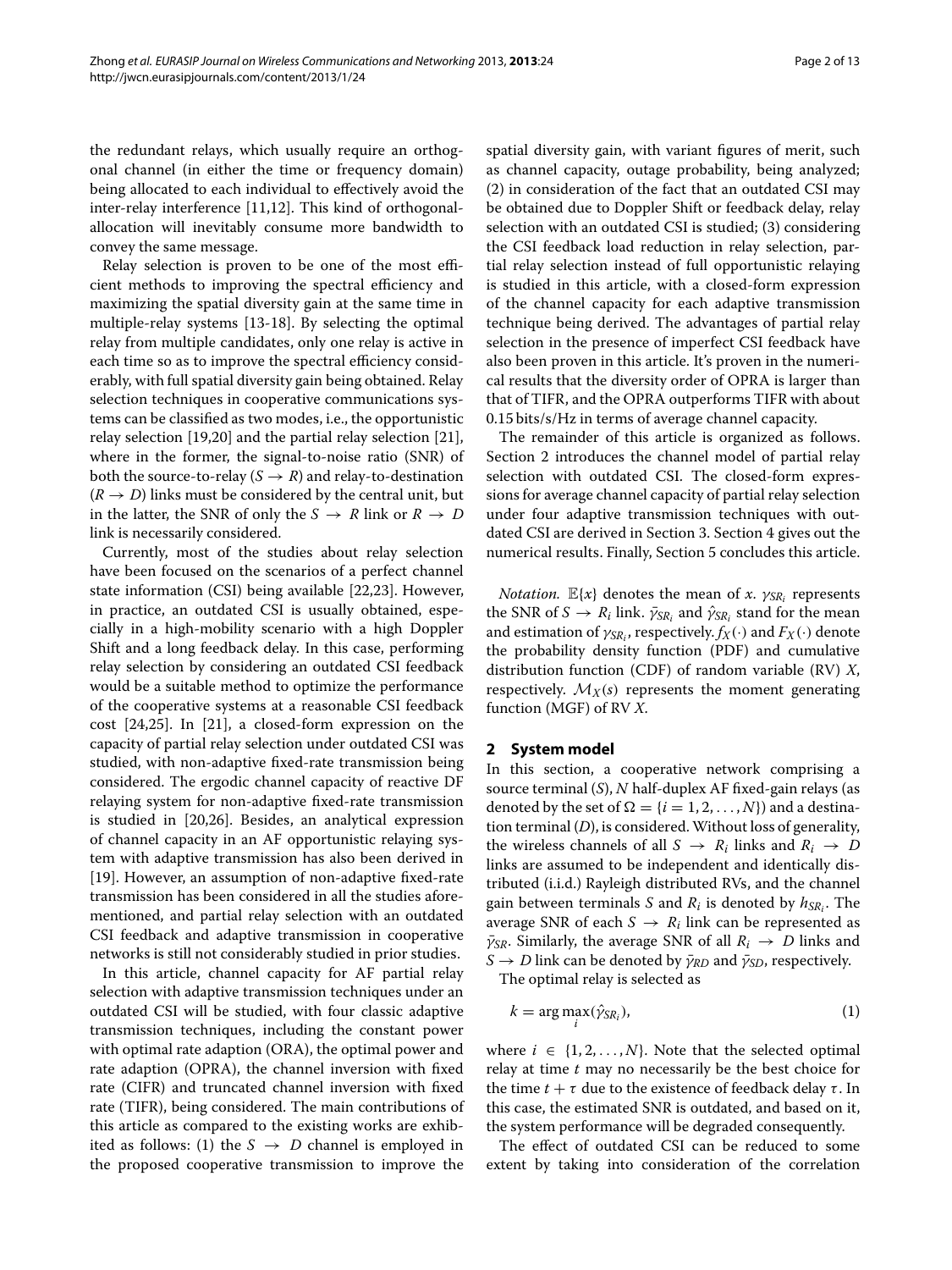between the actual CSI (i.e.,  $h_{SR_k}$ ) and its outdated estimation (i.e.,  $\hat{h}_{SR_k}$ ), as given by  $\rho_{SR_k} = J_0(2\pi \tau f_D)$ , which leads to

<span id="page-2-7"></span>
$$
\hat{h}_{SR_k} = \rho_{SR_k} h_{SR_k} + \sqrt{1 - \rho_{SR_k}^2} w_{SR_k},
$$
\n(2)

where the Jakes' autocorrelation mode is assumed,  $w_{SRk}$ denotes a circularly symmetric complex Gaussian RV, *J*0(.) stands for the zeroth Bessel function of the first kind, and *fD* represents the maximum Doppler frequency on the  $S \rightarrow R_k$  link.

After maximal ratio combining (MRC) at the destination<sup>a</sup>, we can obtain the effective SNR for partial relay selection with outdated CSI as  $\gamma_{\text{total}}$ . The PDF of γtotal can be given as (please see Appendix 1 for detail)

$$
f_{\gamma_{\text{total}}}(\gamma) = N \sum_{m=0}^{N-1} \frac{(-1)^m \binom{N-1}{m}}{m+1} \\ \cdot \frac{\mathcal{A}_m}{\mathcal{A}_m \bar{\gamma}_{\text{SD}} - 1} \left( e^{-\gamma / \bar{\gamma}_{\text{SD}}} - e^{-\mathcal{A}_m \gamma} \right), \tag{3}
$$

where  $A_m = \frac{m+1}{(m(1-\rho_{SR_k}^2)+1)\bar{y}_{SR}} + \frac{1}{\bar{y}_{RD}}$ .

The outage probability is then given by

$$
P_{\text{out}} = N \sum_{m=0}^{N-1} \frac{(-1)^m \binom{N-1}{m}}{m+1} \cdot \mathcal{A}_m \cdot \mathcal{D}(N, \gamma_0, \bar{\gamma}_{SD}, \mathcal{A}_m),\tag{4}
$$

where

$$
\mathcal{D}(N, \gamma_0, \bar{\gamma}_{SD}, \mathcal{A}_m) = \frac{1}{\mathcal{A}_m} + \frac{1/\bar{\gamma}_{SD}e^{-\mathcal{A}_m\gamma_0}}{\mathcal{A}_m(\mathcal{A}_m - 1/\bar{\gamma}_{SD})} - \frac{e^{-\gamma_0/\bar{\gamma}_{SD}}}{\mathcal{A}_m - 1/\bar{\gamma}_{SD}}
$$
(5)

and  $\gamma_0 = 2^{2R_{\text{sbol}}} - 1$  represents the SNR threshold, with *R*sbol denoting the symbols rate. Note that the exponent becomes  $R_{\text{sbol}}$  if full-duplex AF relays are considered [\[27\]](#page-12-12).

#### <span id="page-2-0"></span>**3 Channel capacity analysis**

In consideration of the CSI feedback reduction in practical systems, partial relay selection with an outdated CSI will be studied in this section Channel capacity of partial relay selection with four classical adaptive transmission techniques, including ORA, OPRA, CIFR, and TIFR [\[28\]](#page-12-13), will be analyzed. Approximate closed-form expressions of the average channel capacity will also be derived.

#### **3.1 Constant power with optimal rate adaption (ORA)**

The channel capacity for the partial relay selection should be derived based on the PDF of effective SNR  $\gamma_{\text{total}}$ , as given by [\(3\)](#page-2-1). Like in [\[28\]](#page-12-13), the channel capacity of the partial relay selection with ORA can be derived as

$$
\mathbb{E}\{C_{\text{ORA}}\} = \frac{1}{2} \int_0^\infty \log_2(1+\gamma) f_{\gamma_{\text{total}}}(\gamma) d\gamma,\tag{6}
$$

where the factor 1/2 comes from the fact that the proposed cooperative communications is performed within two orthogonal channels or time-slots.

Note that a closed-form representation of [\(6\)](#page-2-2) is not straightforward to derive. By substituting [\(3\)](#page-2-1) into [\(6\)](#page-2-2), it yields

<span id="page-2-6"></span>
$$
\mathbb{E}\lbrace C_{\text{ORA}} \rbrace = N \sum_{m=0}^{N-1} \frac{(-1)^m \binom{N-1}{m}}{m+1} \cdot \frac{\mathcal{A}_m}{2 \ln 2 \left(\mathcal{A}_m \bar{\gamma}_{SD} - 1\right)} \times \left( \bar{\gamma}_{SD} e^{1/\bar{\gamma}_{SD}} \mathcal{G}_1 \left( \frac{1}{\bar{\gamma}_{SD}} \right) - \frac{e^{\mathcal{A}_m} \mathcal{G}_1 \left(\mathcal{A}_m\right)}{\mathcal{A}_m} \right) \text{bit/s/Hz}
$$
\n
$$
\tag{7}
$$

<span id="page-2-1"></span>where

<span id="page-2-3"></span>
$$
G_1(x) = \frac{x}{e^x} \int_0^\infty \ln(1+t)e^{-xt}dt
$$
  
= 
$$
\int_x^\infty \frac{e^{-t}}{t}dt
$$
  
= 
$$
-Ei(-x), \qquad x > 0
$$
 (8)

denotes the exponential integral function of first order  $(29)$ , Equation  $(8.211.1)$ , and the first step in  $(8)$  is derived from [\[28\]](#page-12-13).

Evidently, a finite series representation may provide a proper way to give out a closed-form analysis of the channel capacity.

#### **3.2 Optimal power and rate adaptation (OPRA)**

In OPRA, both transmission power and rate are adaptively optimized according to the CSI, with a given average transmit power constraint *P* being satisfied, i.e.,

<span id="page-2-5"></span>
$$
\mathbb{E}(P_{\text{OPRA}}/P) = 1
$$
  
subject to  

$$
\begin{cases} P_{\text{OPRA}}/P = 0 \text{ if } \gamma < \gamma_0, \\ P_{\text{OPRA}}/P = (1/\gamma_0 - 1/\gamma) \text{ if } \gamma \ge \gamma_0, \end{cases}
$$
 (9)

where  $y_0$  denotes the optimal cut-off SNR threshold below which no data can be transmitted, and P<sub>OPRA</sub> denotes the power of OPRA. From [\[28\]](#page-12-13), the constraint condition  $\mathbb{E}(P_{\text{OPRA}}/P) = 1$  is equivalent to

<span id="page-2-4"></span>
$$
\int_{\gamma_0}^{\infty} \left( \frac{1}{\gamma_0} - \frac{1}{\gamma} \right) f_{\gamma_{\text{total}}}(\gamma) d\gamma = 1. \tag{10}
$$

Before analyze the channel capacity of OPRA, let's first define a new parameter, as referred to  $Y_{\gamma_0}$ , by substituting [\(3\)](#page-2-1) into [\(10\)](#page-2-4):

<span id="page-2-2"></span>
$$
Y_{\gamma_0} = N \sum_{m=0}^{N-1} \frac{(-1)^m \binom{N-1}{m}}{m+1} \cdot \frac{\mathcal{A}_m}{\mathcal{A}_m \bar{r}_{SD} - 1} \cdot \lambda(m, \gamma_0) - 1,
$$
\n(11)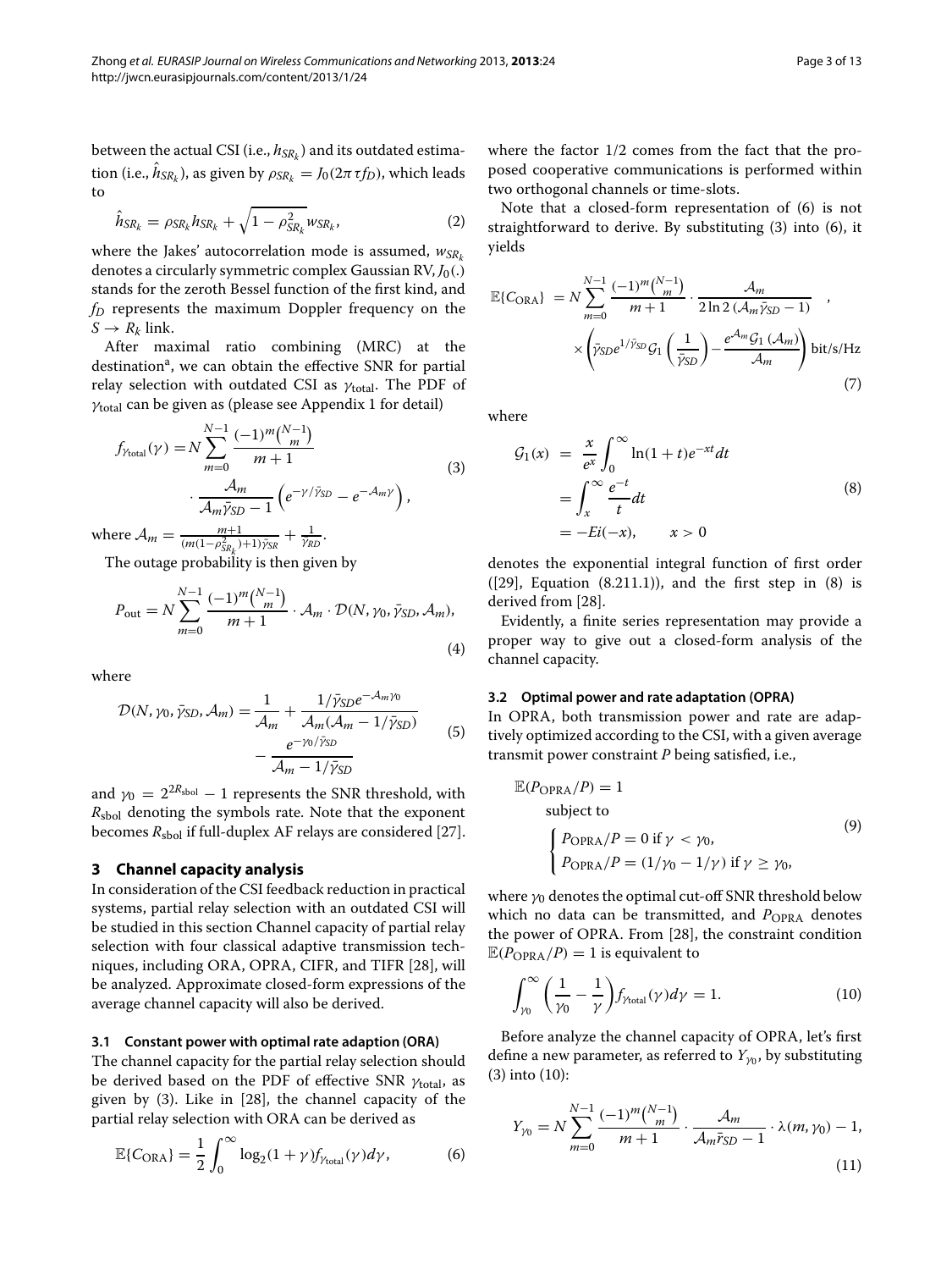where

$$
\lambda(m, \gamma_0) = \left[ \mathcal{G}_0 \left( \frac{\gamma_0}{\bar{\gamma}_{SD}} \right) - \mathcal{G}_0 \left( \mathcal{A}_m \gamma_0 \right) \right] - \left[ \mathcal{G}_1 \left( \frac{\gamma_0}{\bar{\gamma}_{SD}} \right) - \mathcal{G}_1 \left( \mathcal{A}_m \gamma_0 \right) \right],
$$
\n(12)

and

$$
\mathcal{G}_0(x) = \frac{1}{x} e^{-x}.\tag{13}
$$

It's proven by Appendix 2 that  $Y_{\gamma_0}$  is a monotonically decreasing function of  $\gamma_0$ . Since the curve crosses the xcoordinate, it ensures that a unique cut-off SNR level can always be found. In this case, the instantaneous transmission rate can be defined as  $R_{OPRA} = 1/2 \log_2[1 +$  $(P_{OPRA}/P)\gamma$ ].

Like in [\[28\]](#page-12-13), the average capacity of OPRA is given by

$$
\mathbb{E}\{C_{\text{OPRA}}\} = \frac{1}{2} \int_{\gamma_0}^{\infty} \log_2\left(\frac{\gamma}{\gamma_0}\right) f_{\gamma_{\text{total}}}(\gamma) d\gamma. \tag{14}
$$

The closed-form representation of [\(14\)](#page-3-0) can also be derived by using a finite series representation. Like in ORA, we also substitute [\(3\)](#page-2-1) into [\(14\)](#page-3-0), which yields

$$
\mathbb{E}\lbrace C_{\text{OPRA}}\rbrace = N \sum_{m=0}^{N-1} \frac{(-1)^m \binom{N-1}{m}}{m+1} \cdot \frac{\mathcal{A}_m}{2 \ln 2 \left(\mathcal{A}_m \bar{\gamma}_{SD} - 1\right)} \times \left(\bar{\gamma}_{SD} \mathcal{G}_1 \left(\frac{\gamma_0}{\bar{\gamma}_{SD}}\right) - \frac{\mathcal{G}_1 \left(\gamma_0 \mathcal{A}_m\right)}{\mathcal{A}_m}\right) \text{ bit/s/Hz}
$$
\n(15)

Since both transmission power and rate are adaptively optimized in OPRA according to the CSI, the channel capacity, i.e.,  $\mathbb{E}\{C_{\text{OPRA}}\}$ , can always be optimized by adaptively modulating each sub-channel based on [\(9\)](#page-2-5). It is also shown in [\(15\)](#page-3-1) that a water filling principle can be employed to optimize the OPRA channel capacity: we can allocate lower rate and power levels for unfavorable channel conditions and higher rates and power levels for a good-quality channel.

#### **3.3 Channel inversion with fixed rate (CIFR)**

In this scheme, the source terminal adjusts its transmission power so as to maintain a constant SNR  $(\gamma_C)$  level at the destination, and  $\gamma_C$  is maintained subject to the average power constraint  $\bar{P}$  with  $\mathbb{E}\left\{P(\gamma)/\bar{P}\right\} = 1$ . A fixedrate modulation with fixed-code design is also assumed in CIFR. Therefore, power allocation in CIFR must follow the constrain of

$$
P(\gamma)/\bar{P} = \gamma_C/\gamma,\tag{16}
$$

which yields

<span id="page-3-2"></span>
$$
\mathbb{E}\{\gamma_C\} = \mathbb{E}\{P(\gamma)/\bar{P}\} \left[\mathbb{E}\{1/\gamma\}\right]^{-1}
$$
  
\n
$$
= \left[\mathbb{E}\{1/\gamma\}\right]^{-1}
$$
  
\n
$$
= \left[\int_0^\infty \frac{1}{\gamma} f_{\gamma_{\text{total}}}(\gamma) d\gamma\right]^{-1}.
$$
\n(17)

The channel capacity of CIFR can be defined as

<span id="page-3-5"></span><span id="page-3-3"></span>
$$
\mathbb{E}\lbrace C_{\text{CIFR}} \rbrace = 1/2 \log_2(1 + \gamma_C),\tag{18}
$$

and by substituting [\(3\)](#page-2-1) and [\(17\)](#page-3-2) into [\(18\)](#page-3-3), it yields [\[30\]](#page-12-15)

$$
\mathbb{E}\{C_{\text{CIFR}}\} = \frac{1}{2}\log_2\left(1 + \left[\int_0^\infty \frac{1}{\gamma} f_{\gamma_{\text{total}}}(\gamma) d\gamma\right]^{-1}\right)
$$

$$
= \frac{1}{2}\log_2\left(1 + \left[N\sum_{m=0}^{N-1} \frac{(-1)^m \binom{N-1}{m}}{m+1} \cdot \frac{\ln(\mathcal{A}_m \bar{\gamma}_{\text{SD}})}{\bar{\gamma}_{\text{SD}} - \frac{1}{\mathcal{A}_m}}\right]^{-1}\right)
$$
(19)

<span id="page-3-0"></span>Different from OPRA, adaptive modulation and power allocation have not been considered in CIFR, and  $\mathbb{E}{C_{CIFR}}$  is expected to suffer a large capacity penalty due to a large amount of the transmitted power being required to compensate for the deep-fading channels.

#### <span id="page-3-1"></span>**3.4 Truncated channel inversion with fixed rate (TIFR)**

Although adaptive transmission with the least-complex technique can be obtained in CIFR, it suffers a large capacity degradation in a deep-fading channel. In order to combat the disadvantage aforementioned, the TIFR technique, which performs the channel inversion when the end-to-end SNR  $\gamma$  exceeds the cut-off SNR level  $\gamma_0$ , is introduced. The average capacity of TIFR can then be derived as [\[28\]](#page-12-13)

<span id="page-3-4"></span>
$$
\mathbb{E}\lbrace C_{\text{TIFR}}\rbrace = \frac{1}{2}\log_2\left(1 + \left[\int_{\gamma_0}^{\infty} \frac{1}{\gamma} f_{\gamma_{\text{total}}}(\gamma) d\gamma\right]^{-1}\right) (1 - P_{\text{out}}). \tag{20}
$$

By substituting [\(3\)](#page-2-1) into [\(20\)](#page-3-4), it yields

<span id="page-3-6"></span>
$$
\mathbb{E}\lbrace C_{\text{TIFR}}\rbrace = \frac{1}{2} \log_2 \left(1 + [\theta(N, \gamma_0, \bar{\gamma}_{SD}, \mathcal{A}_m)]^{-1}\right) \times \left(1 - N \sum_{m=0}^{N-1} \frac{(-1)^m \binom{N-1}{m}}{m+1} \right)
$$
\n
$$
\cdot \mathcal{A}_m \mathcal{D}\left(N, \gamma_0, \bar{\gamma}_{SD}, \mathcal{A}_m\right)\right), \tag{21}
$$

where

$$
\theta(N, \gamma_0, \bar{\gamma}_{SD}, \mathcal{A}_m) = N \sum_{m=0}^{N-1} \frac{(-1)^m \binom{N-1}{m}}{m+1} \cdot \frac{\mathcal{A}_m}{\mathcal{A}_m \bar{\gamma}_{SD} - 1}
$$

$$
\times \left( \mathcal{G}_1 \left( \frac{\gamma_0}{\bar{\gamma}_{SD}} \right) - \mathcal{G}_1 \left( \mathcal{A}_m \gamma_0 \right) \right). \tag{22}
$$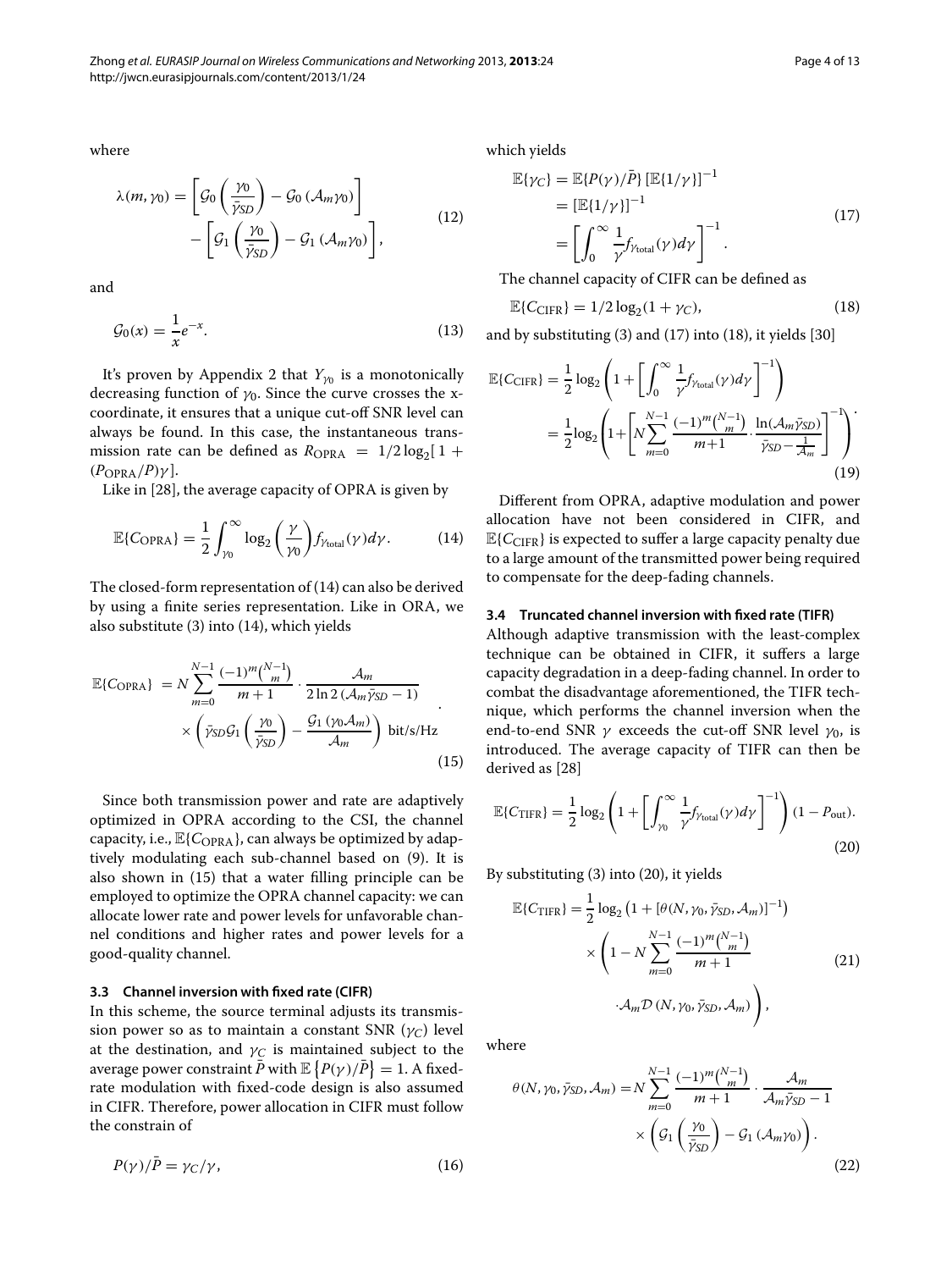The optimal cut-off SNR level, i.e.,  $\gamma_0^*$ , can always be obtained in CIFR to maximize the channel capacity <sup>E</sup>{*C*TIFR}. Since CIFR only *selectively* performs channel inversion, a cost-effective capacity optimization can be obtained in this scheme.

From the analysis aforementioned, it has been emphasized that the finite series representation plays a critical role in simplifying the analysis of channel capacity for partial relay selection. Also the closed-form representation for the capacity can be obtained, with the exponential integral function of first order, i.e.,  $G_1(x)$  = <sup>−</sup>*Ei*(−*x*), being resolved by using some specific method (e.g., numerical analysis using MATLAB).

#### <span id="page-4-0"></span>**4 Numerical results**

In this section, a normalized system bandwidth is assumed. Without loss of generality, the wireless channel fading is also assumed as follows, i.e.,  $\bar{\gamma}_{SD} = \bar{\gamma}_{SR} =$  $\bar{\gamma}_{RD}$  =  $\bar{\gamma}$ . Monte Carlo simulations are used in this article to verify the proposed analysis, with the detailed simulation being performed as follows. For each adaptive transmission scheme with a given parameter (e.g., N, SNR), we first generate 5000 i.i.d. wireless channel gains for each link. Without loss of generality, Rayleigh fading is assumed in each link. Additive noise is then generated by using MATLAB, with a given SNR level being satisfied. In each iteration, Equations of [\(7\)](#page-2-6), [\(15\)](#page-3-1), [\(19\)](#page-3-5), and [\(21\)](#page-3-6) will be used to calculate the instantaneous channel capacity for the scheme of ORA, OPRA, CIFR, and TIFR, respectively. After that, the 5000 results will be averaged to obtain the final channel capacity for each scheme in a given parameter condition.

As depicted in Figure [1,](#page-4-1) the outage probabilities of the two scenarios, including that of relay selection with full CSI and that of relay selection with partial CSI, are compared. In this simulation, the number of relaying nodes is assumed to be 3. Without loss of generality, we also assume that the distance between the source and each relay is not far away and channel quality of  $S \rightarrow R$  links is relatively constant but that of  $R \rightarrow D$  links varies relatively faster. Therefore, the value of the channel correlation coefficient  $\rho_{RkD}$ , which is related to the maximum Doppler Shift and the feedback delay of  $R \rightarrow D$  links, falls within the range of [0, 1]. However,  $\rho_{SR_k}$  (i.e., the



<span id="page-4-1"></span>**coefficient of**  $R \to D$  link ( $\rho_{R,D}$ ) for the i.i.d. links.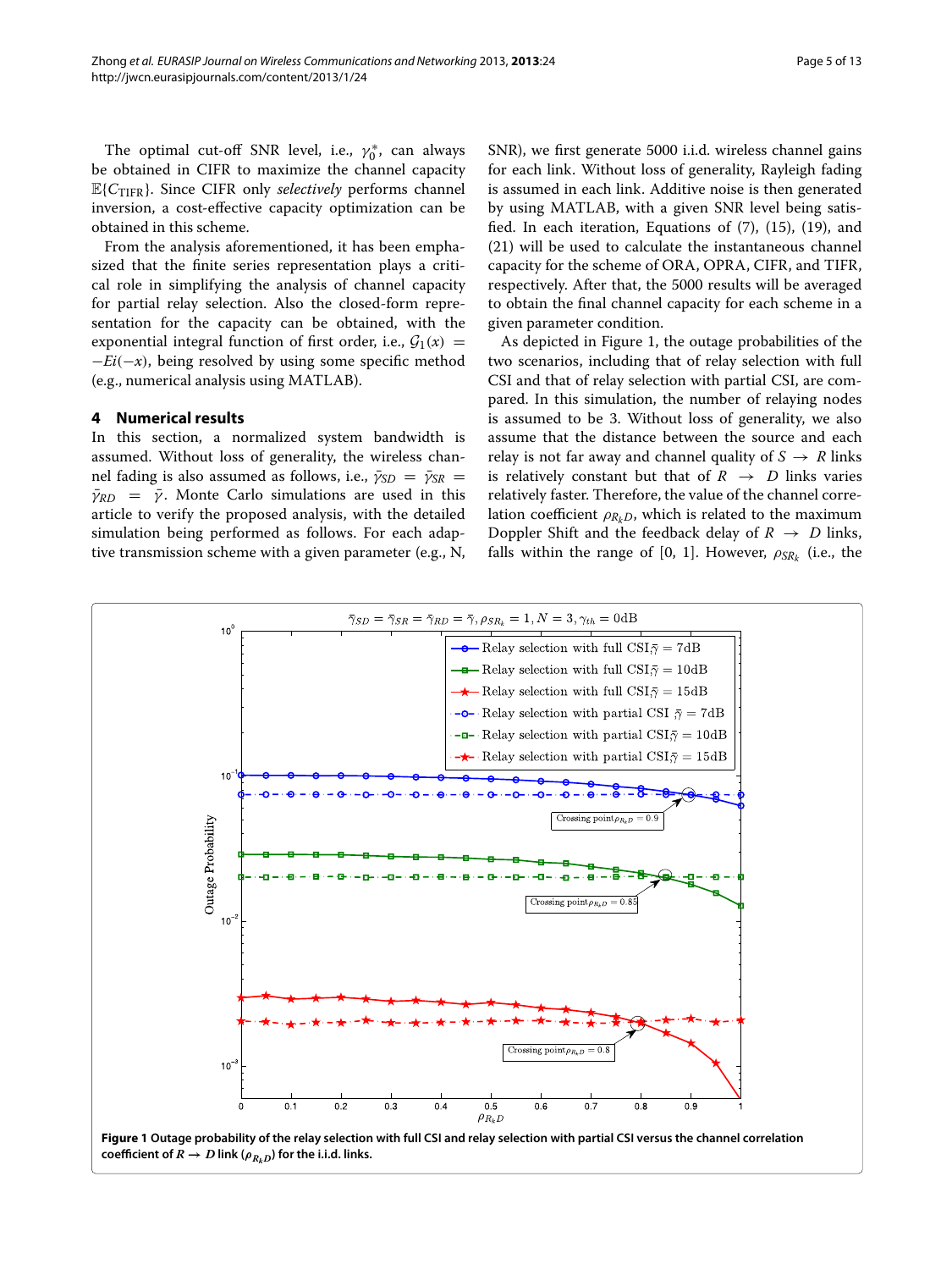channel correlation coefficient for the  $S \rightarrow R$  links), on the other hand, always equals 1. Note that there always exists errors in channel estimation by using outdated CSI due to the channel variant characteristics of  $R \rightarrow D$ links, and those errors will consequently deteriorate the relay selection if full CSI is employed. In consideration of this degradation, the performance of relay selection can be improved by considering only partial perfect CSI (e.g., only the CSI of  $S \rightarrow R$  or  $R \rightarrow D$  link is considered to alleviate the degradation due to estimation errors). Therefore, the outage performance of relay selection with partial relay selection may outperform that with full CSI, especially in the presence of a relatively small channel correlation coefficient. For each SNR, it is shown in this figure that we can always find a  $\rho_{Rb}$  threshold, within which scope the partial relay selection outperforms the full selection. Furthermore, it is also observed that this threshold is a monotonically decreasing function of SNR, and a higher superiority over the full selection can be observed in the partial relay selection in the low SNR conditions.

Figure [2](#page-5-0) illustrates the optimum cut-off SNR of both the OPRA and TIFR schemes versus the number of relays,

with  $\rho_{SR_k}$  = 0, 0.1, 0.5, 0.9, 1 and  $\bar{\gamma}$  = 10 dB being assumed. It's interesting to observe that the optimal cutoff SNR for both OPRA and TIFR schemes changes slowly as *N* increases, although both curves are monotonically increasing functions of *N*. When the number of relays increases, the opportunity of obtaining an optimum relay is improved consequently, and the optimum cut-off SNR is increased as a result. However, the performance of both techniques is impacted greatly by  $\rho_{SR_k}$  and  $\bar{\gamma}$ . Data transmission in high SNR zone can be exploited to improve the average channel capacity. It's observed that the optimum cut-off SNR of OPRA is lower than 0 dB, but that for TIFR falls in the interval (0 dB,  $\infty$ ). It's also shown that a larger ρ*SRk* implies a higher optimum cut-off SNR value in each scheme.

Figure [3](#page-6-0) illustrates the optimum cut-off SNR of both the OPRA and TIFR schemes versus the correlation coefficient  $\rho_{SR_k}$ . It's observed that the optimum cut-off SNR is a monotonically increasing function of either  $\rho_{SR_k}$  or  $\bar{\gamma}$ , and the upper bound of the optimal cut-off SNR, i.e., 0 db, is approached in OPRA as  $\bar{\gamma}$  increases. The optimum cut-off SNR of TIFR is always 2.9 dB higher than that of OPRA, regardless of what the parameters (including *N*,

<span id="page-5-0"></span>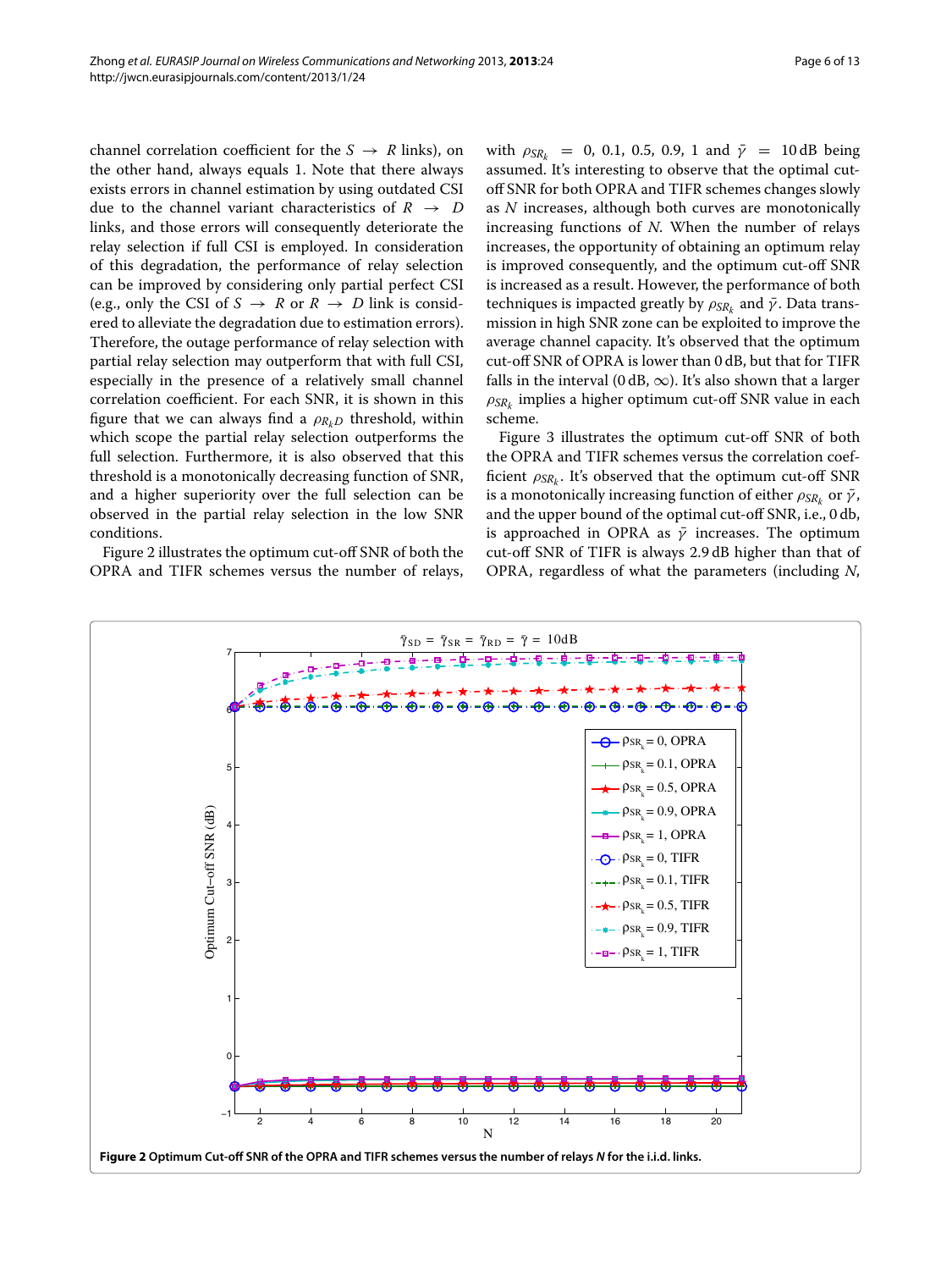

<span id="page-6-0"></span> $\rho_{SRk}$  and  $\bar{\gamma}$ ) might be. In order to keep a constant SNR at receiver side in TIFR scheme, the optimum cut-off SNR in TIFR is more prone to be impacted by the channel correlation coefficient than the OPRA scheme.

The average channel capacity per unit bandwidth versus the number of relays *N* is shown in Figure [4.](#page-7-1) It's observed that in each technique, a larger number of relays implies a higher average capacity being obtained. The capacity of OPRA and ORA schemes is larger than that of CIFR or TIFR scheme, provided that the same correlation coefficient ρ*SRk* being considered. It's also observed that the gap between ORA and OPRA (or between TIFR and CIFR) tends to decrease as ρ*SRk* increases. In each scheme, when  $\rho_{SR_k} = 0$  (i.e., most of the CSI feedback is imperfect), employing multiple relays cannot improve the spatial diversity gain efficiently. When  $\rho_{SR_k} > 0$ , on the other hand, both the spatial diversity gain and channel capacity in the cooperative systems can be improved by utilizing more relays. Since the CIFR scheme requires a relatively high transmit power so as to keep a constant SNR at the receiver side, the channel capacity will be sacrificed to some extent (that's why the capacity of CIFR scheme is always lower than the other schemes). TIFR

can be regarded as an improvement of CIFR, with CIFR being performed only if the SNR is higher than the cut-off threshold. As compared to the conventional CIFR scheme, a performance improvement of about 0.1 bits/s/Hz can be obtained in the TIFR scheme, and this performance advantage becomes 0.4 bits/s/Hz in ORA scheme. The OPRA scheme, which employs water-filling mechanism in ORA, can further increase the channel capacity of about 0.005 bits/s/Hz as compared to conventional ORA.

The gap between ORA and OPRA (or between TIFR and CIFR) also tends to decreases as  $\bar{y}$  increases, as shown in Figure [5.](#page-8-0) Among all the techniques, the ORA scheme achieves almost the same average capacity as that obtained in the OPRA scheme. However, as compared to the CIFR scheme, a significant performance improvement (about 1 dB to 1.8 dB) is obtained in the TIFR technique. Note that signal transmitted through any wireless link can always be received successfully by the receiver for a high SNR, and in this case, only a limited benefit in terms of channel capacity can be brought by adaptive power allocation.

Figure [6](#page-8-1) illustrates the outage probability as a monotonically decreasing function of  $\bar{\gamma}$ , regardless of whether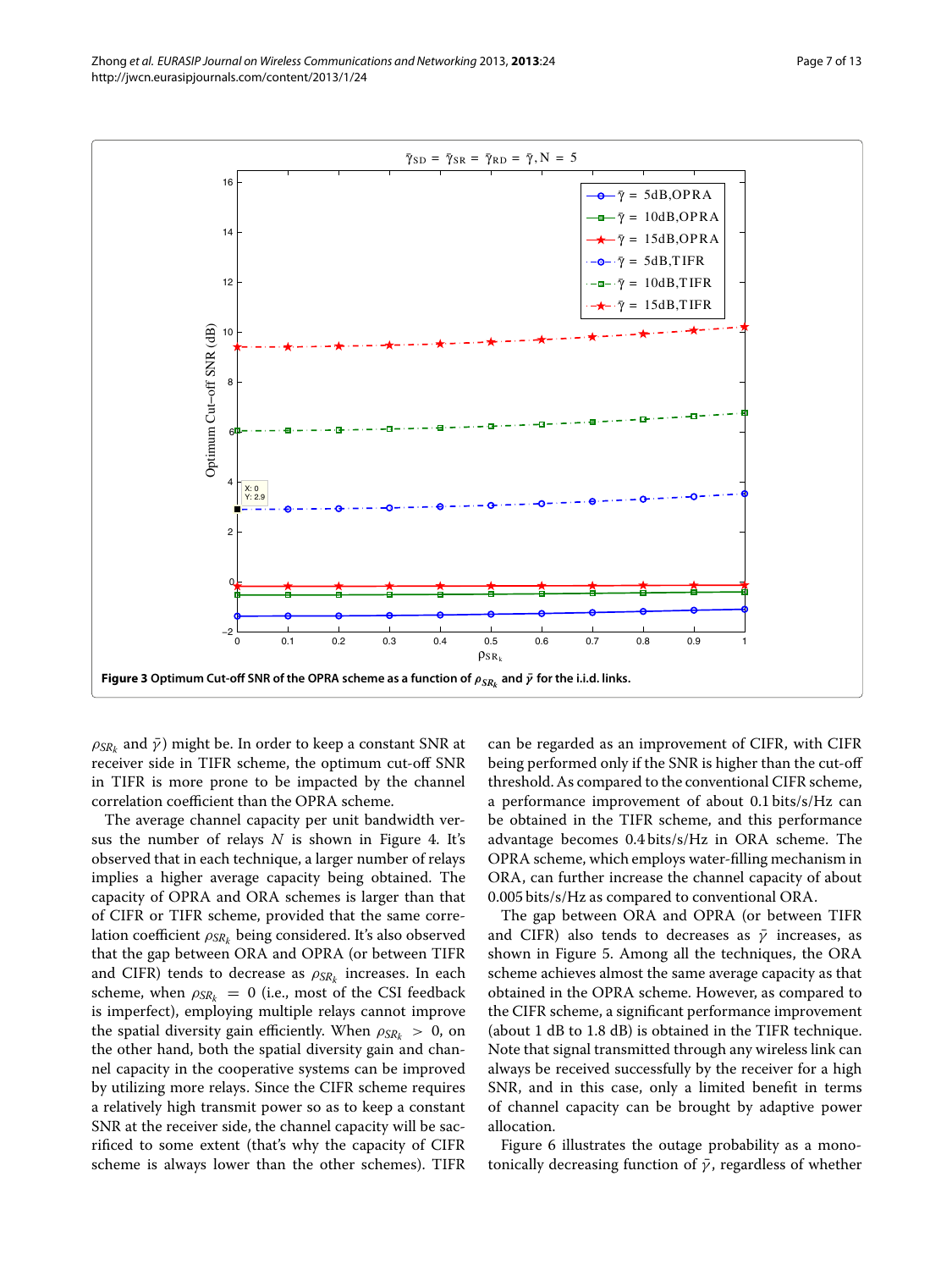

<span id="page-7-1"></span> $\rho_{SR_k}$  = 0 or  $\rho_{SR_k}$  = 1 (i.e., the spatial diversity gain is proven to be independent of  $\rho_{SR_k}$ ). It's also shown that the slopes of outage probability for OPRA are steeper than that for TIFR. For the same parameters *N* and  $\rho_{SR_k}$ , both the OPRA and TIFR schemes can obtain their own optimum cut-off SNR, and the outage probability of OPRA is smaller than that of TIFR due to a lower optimum cutoff SNR threshold being utilized in the former. Evidently, OPRA always outperforms the TIFR in terms of channel capacity.

## <span id="page-7-0"></span>**5 Conclusions**

The average channel capacity of relay selection in multirelay cooperative communications systems with outdated CSI was studied, with four classical adaptive transmission techniques over Rayleigh fading links being considered. The approximated closed-form expressions for some important parameters, including PDF, CDF, outage probability, and the average capacity, were also derived. The validity of proposed theoretical approximation on the critical figures of merit, including the optimum cut-off SNR, the outage probability and the capacity, was proven via numerical evaluations, and the theoretical analysis was

consistent with the simulation results. It was also shown in the numerical results that some other parameters, such as the number of relays, the channel coefficient, etc, impact the capacity considerably. Numerical results proved that the OPRA technique outperforms the TIFR technique in terms of both the diversity gain and the average channel capacity in the optimum relay selection.

#### **Appendix 1**

#### **The probability density function**

For each i.i.d. Rayleigh-fading  $S \rightarrow R_n$ ,  $n = 1, ..., N$  link, the PDF of its estimated SNR, i.e., *f*<sub>ŷ<sup>*SRn</sub>*</sup> (⋅), is identical to</sub>  $f_{\hat{\gamma}_{SR}}(\cdot)$ , which is obtain as

<span id="page-7-2"></span>
$$
f_{\hat{\gamma}_{SR}}(y) = \frac{1}{\bar{\gamma}_{SR}} e^{-\frac{y}{\bar{\gamma}_{SR}}}.
$$
 (23)

Likewise, the CDF of the estimated SNR is

$$
F_{\hat{\gamma}_{SR}}(y) = \int_0^y f_{\hat{\gamma}_{SR}}(x) dx
$$
  
= 1 - e<sup>- $\frac{y}{\hat{\gamma}_{SR}}$</sup> . (24)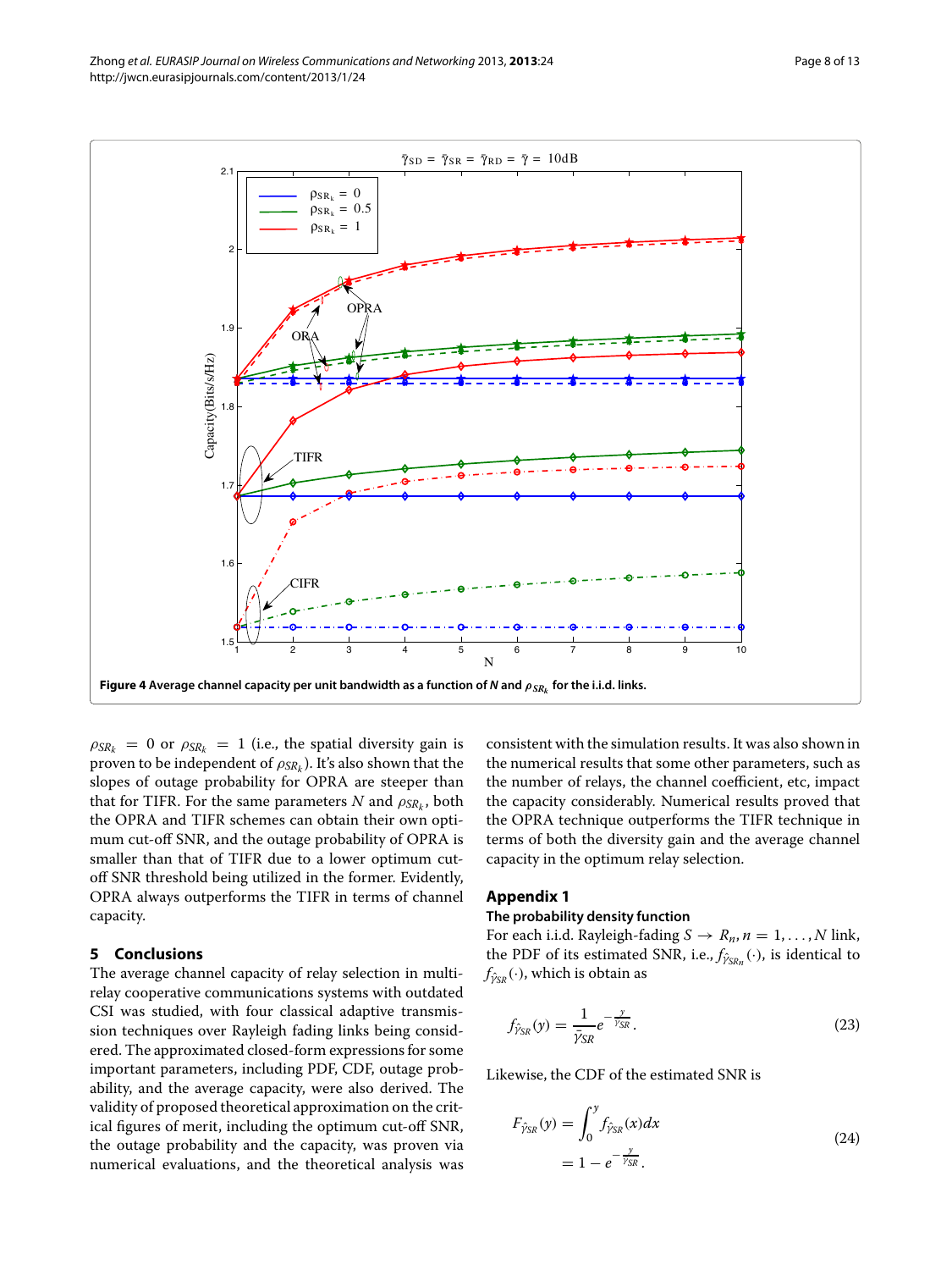

<span id="page-8-1"></span><span id="page-8-0"></span>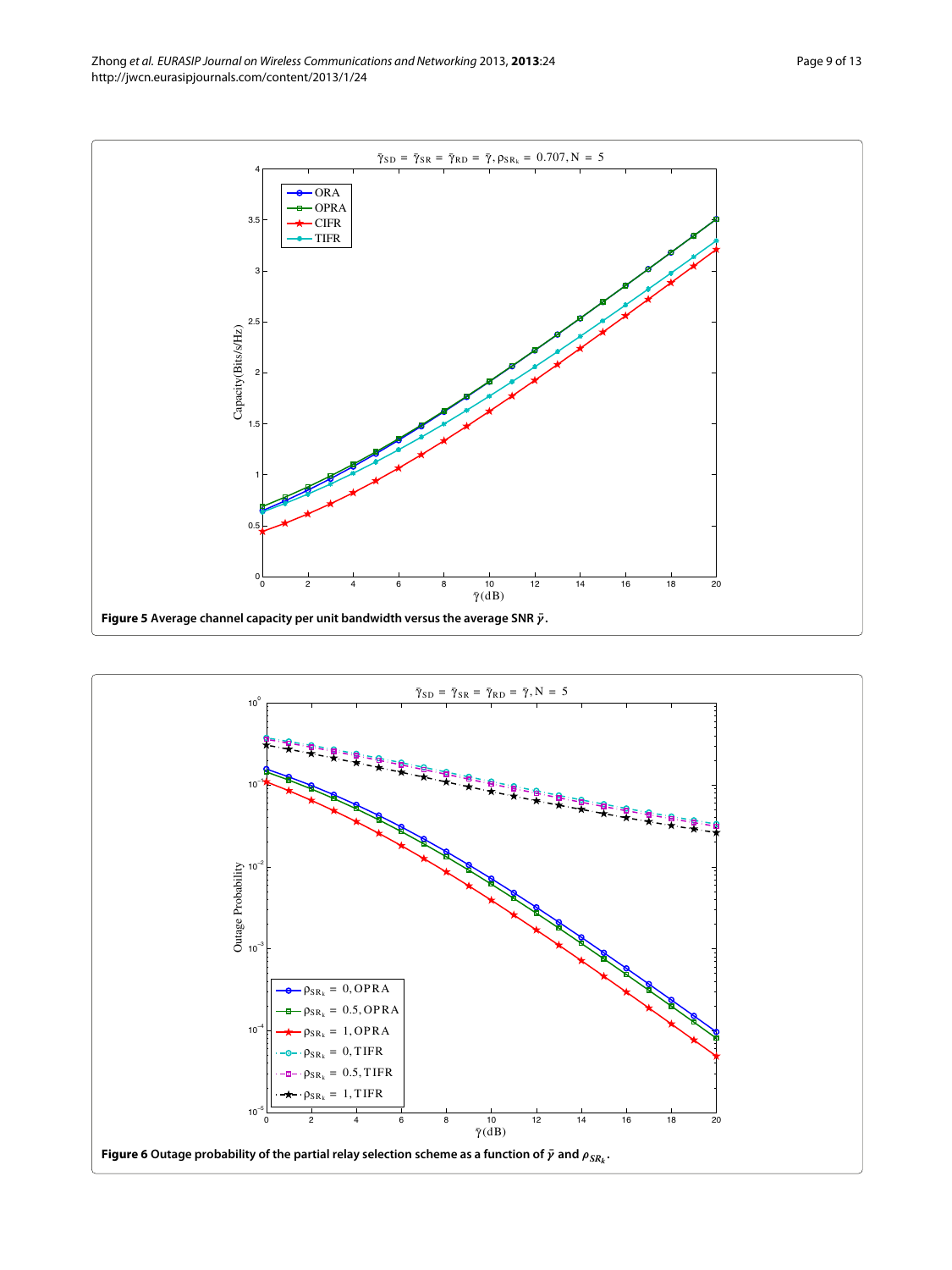From  $(1)$ , we have  $(24]$ , Equation  $(31)$ )

$$
f_{\hat{\gamma}_{SR_k}}(y) = N[F_{\hat{\gamma}_{SR}}(y)]^{N-1} f_{\hat{\gamma}_{SR}}(y).
$$
 (25)

Based on [\(2\)](#page-2-7), the conditional PDF of  $\gamma_{SR_k}$  is given by

$$
f_{\gamma_{SR_k}|\hat{\gamma}_{SR_k}}(\gamma|y) = \frac{e^{-\frac{\gamma + \rho_{SR_k}^2 y}{(1 - \rho_{SR_k}^2)\tilde{\gamma}_{SR}}} - I_0 \left(\frac{2\sqrt{\rho_{SR_k}^2 \gamma y}}{(1 - \rho_{SR_k}^2)\tilde{\gamma}_{SR}}\right), (26)
$$

with  $I_0(\cdot)$  denoting the zeroth order modified Bessel function of the first kind.

<span id="page-9-2"></span>Note that

<span id="page-9-5"></span>
$$
f_{\gamma_{SR_k}}(\gamma) = \int_0^\infty f_{\gamma_{SR_k}|\hat{\gamma}_{SR_k}}(\gamma|\gamma) f_{\hat{\gamma}_{SR_k}}(\gamma) d\gamma, \tag{27}
$$

by substituting [\(25\)](#page-9-0) and [\(26\)](#page-9-1) into [\(27\)](#page-9-2),  $f_{\gamma_{SR_k}}(\gamma)$  can be further represented as

$$
f_{\gamma_{SR_k}}(\gamma) = \int_0^\infty \frac{e^{-\frac{\gamma + \rho_{SR_k}^2 \gamma}{(1 - \rho_{SR_k}^2)\bar{\gamma}_{SR}}}}{(1 - \rho_{SR_k}^2)\bar{\gamma}_{SR}} I_0
$$

$$
\times \left(\frac{2\sqrt{\rho_{SR_k}^2 \gamma y}}{(1 - \rho_{SR_k}^2)\bar{\gamma}_{SR}}\right) N[F_{\hat{\gamma}_{SR}}(y)]^{N-1} f_{\hat{\gamma}_{SR}}(y) dy,
$$
(28)

<span id="page-9-3"></span>where

$$
I_0 \left( \frac{2\sqrt{\rho_{SR_k}^2 \gamma y}}{(1 - \rho_{SR_k}^2)\bar{y}_{SR}} \right) = \sum_{k=0}^{\infty} \frac{\left\{ \frac{1}{4} \left[ \frac{2\sqrt{\rho_{SR_k}^2 \gamma y}}{(1 - \rho_{SR_k}^2)\bar{y}_{SR}} \right]^2 \right\}^k}{k! \Gamma(k+1)}
$$

$$
= \sum_{k=0}^{\infty} \frac{1}{(k!)^2} \left\{ \frac{\rho_{SR_k}^2 \gamma y}{\left[ \left( 1 - \rho_{SR_k}^2 \right) \bar{y}_{SR} \right]^2} \right\}^k.
$$
(29)

 $[F_{\hat{y}_{SR}}(y)]^{N-1}$  can be derived by using binomial expansion as

<span id="page-9-4"></span>
$$
\left[F_{\hat{\gamma}_{SR}}(y)\right]^{N-1} = \sum_{m=0}^{N-1} {N-1 \choose m} (-1)^m e^{-\frac{my}{\hat{\gamma}_{SR}}},\tag{30}
$$

<span id="page-9-6"></span><span id="page-9-0"></span>where  $\binom{N-1}{m} = \frac{(N-1)!}{m!(N-1-m)!}$ . Substituting [\(23\)](#page-7-2), [\(29\)](#page-9-3), and [\(30\)](#page-9-4) into [\(28\)](#page-9-5) we obtain

<span id="page-9-1"></span>
$$
f_{\gamma SR_{k}}(\gamma) = \int_{0}^{\infty} \frac{e^{-\frac{\gamma + \gamma_{SR_{k}}^{2} y}{(1 - \rho_{SR_{k}}^{2}) \bar{\gamma}_{SR}}} \left[\frac{\gamma}{k!} \right] \left[\frac{\rho_{SR_{k}}^{2} \gamma y}{\left[(1 - \rho_{SR_{k}}^{2}) \bar{\gamma}_{SR} \right]^{2}}\right]^{k}
$$
  
\n
$$
\times N \sum_{m=0}^{N-1} {N-1 \choose m} (-1)^{m} e^{-\frac{my}{\bar{\gamma}_{SR}}} \frac{1}{\bar{\gamma}_{SR}} e^{-\frac{\gamma}{\bar{\gamma}_{SR}}} dy
$$
  
\n
$$
= \frac{e^{-\frac{\gamma}{(1 - \rho_{SR_{k}}^{2}) \bar{\gamma}_{SR}}} \left[\frac{\gamma}{k!} \frac{1}{\left[(1 - \rho_{SR_{k}}^{2}) \bar{\gamma}_{SR} \right]^{2}}\right]^{k}}{\left[(1 - \rho_{SR_{k}}^{2}) \bar{\gamma}_{SR} \right]^{2}} \times N \sum_{m=0}^{N-1} {N-1 \choose m} (-1)^{m} \frac{1}{\bar{\gamma}_{SR}}
$$
  
\n
$$
\times \int_{0}^{\infty} e^{-\frac{\rho_{SR_{k}}^{2} y}{(1 - \rho_{SR_{k}}^{2}) \bar{\gamma}_{SR}}} y^{k} e^{-\frac{my}{\bar{\gamma}_{SR}}} e^{-\frac{y}{\bar{\gamma}_{SR}}} dy
$$
  
\n
$$
= N \sum_{m=0}^{N-1} {N-1 \choose m} (-1)^{m} \frac{1}{\bar{\gamma}_{SR}} e^{-\frac{y}{\bar{\gamma}_{SR}}} dy
$$
  
\n
$$
\times \left\{\frac{\rho_{SR_{k}}^{2} \gamma}{\left[(1 - \rho_{SR_{k}}^{2}) \bar{\gamma}_{SR} \right]^{2}}\right\}^{k}
$$
  
\n
$$
\times \left\{\frac{\rho_{SR_{k}}^{2} \gamma}{\left[(1 - \rho_{SR_{k}}^{2}) \bar{\gamma}_{SR} \right]^{2}}\right\}^{k}
$$
  
\n
$$
\times \int_{0}^{\infty} e^{-\left(\frac{\rho_{SR_{k}}^{2} y}{(1 - \rho_{SR_{k}}^{2}) \bar{\gamma}_{SR} + \frac{m+1}{\bar{\gamma}_{SR}}} y} y^{k} dy
$$
  
\n
$$
= N \sum_{m
$$

where 
$$
t = \left(\frac{\rho_{SR_k}^2}{(1-\rho_{SR_k}^2)\bar{y}_{SR}} + \frac{m+1}{\bar{y}_{SR}}\right) = \frac{m(1-\rho_{SR_k}^2)+1}{(1-\rho_{SR_k}^2)\bar{y}_{SR}}
$$
, and  
\n
$$
\int_0^\infty e^{-ty} y^k dy = \frac{k!}{t^{k+1}} = \frac{k! \left[(1-\rho_{SR_k}^2)\bar{y}_{SR}\right]^{k+1}}{\left[m(1-\rho_{SR_k}^2)+1\right]^{k+1}}
$$
. Therefore, (31)  
\ncan be further simplify as

$$
f_{\gamma_{SR_k}}(\gamma) = N \sum_{m=0}^{N-1} {N-1 \choose m} (-1)^m \frac{1}{\bar{\gamma}_{SR}} \frac{e^{-\frac{\gamma}{(1-\rho_{SR_k}^2)\bar{\gamma}_{SR}}}}{(1-\rho_{SR_k}^2)\bar{\gamma}_{SR}}
$$
  

$$
\times \sum_{k=0}^{\infty} \frac{1}{k!} \left\{ \frac{\rho_{SR_k}^2 \gamma}{\left[ \left(1-\rho_{SR_k}^2\right) \bar{\gamma}_{SR} \right]^2} \frac{(1-\rho_{SR_k}^2)\bar{\gamma}_{SR}}{m(1-\rho_{SR_k}^2) + 1} \right\}^k
$$
  

$$
\times \frac{(1-\rho_{SR_k}^2)\bar{\gamma}_{SR}}{m(1-\rho_{SR_k}^2) + 1}
$$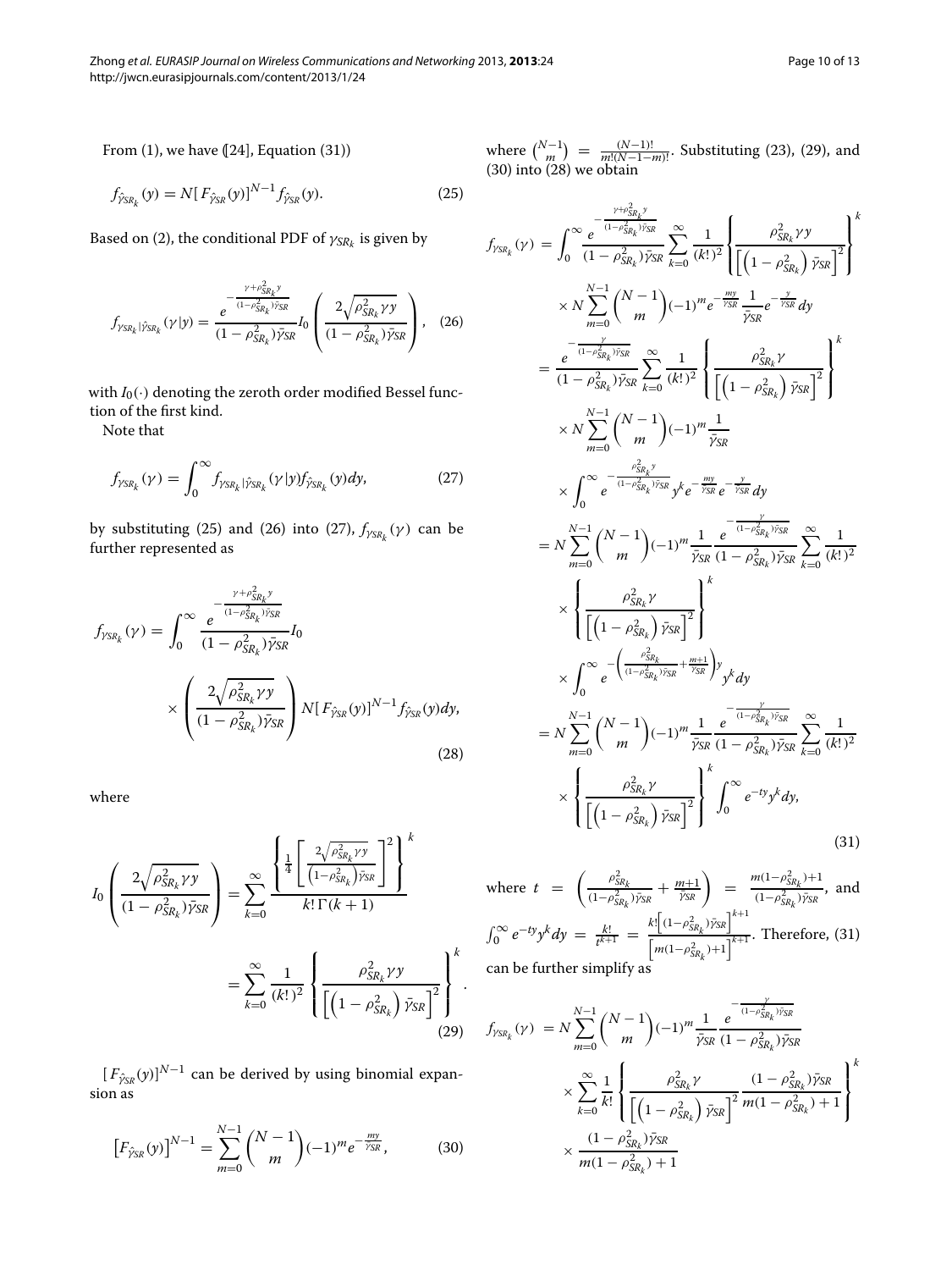$$
= N \sum_{m=0}^{N-1} {N-1 \choose m} (-1)^m \frac{1}{\bar{\gamma}_{SR}} \frac{1}{m(1-\rho_{SR_k}^2) + 1} e^{-\frac{\gamma}{(1-\rho_{SR_k}^2)\bar{\gamma}_{SR}}} \times \sum_{k=0}^{\infty} \frac{1}{k!} \left\{ \frac{\rho_{SR_k}^2 \gamma}{\left(1-\rho_{SR_k}^2\right) \bar{\gamma}_{SR}(m(1-\rho_{SR_k}^2) + 1)}\right\}^k = N \sum_{m=0}^{N-1} {N-1 \choose m} (-1)^m \frac{1}{\bar{\gamma}_{SR}} \frac{1}{m(1-\rho_{SR_k}^2) + 1} \times e^{-\frac{\rho_{SR_k}^2 \gamma}{(1-\rho_{SR_k}^2)\bar{\gamma}_{SR}} e^{\frac{\rho_{SR_k}^2 \gamma}{\left(1-\rho_{SR_k}^2\right) \bar{\gamma}_{SR}\left(m\left(1-\rho_{SR_k}^2\right) + 1\right)}} \times N \sum_{m=0}^{N-1} \frac{(-1)^m {N-1 \choose m} e^{-\frac{(m+1)}{(m(1-\rho_{SR_k}^2) + 1)\bar{\gamma}_{SR}}}}{(m(1-\rho_{SR_k}^2) + 1)\bar{\gamma}_{SR}}.
$$

The CDF of  $\gamma_{SR_k}$  is then given by

$$
F_{\gamma_{SR_k}}(\gamma) = \int_0^{\gamma} f_{\gamma_{SR_k}}(\gamma) d\gamma
$$
  
=  $N \sum_{m=0}^{N-1} \frac{(-1)^m \binom{N-1}{m}}{(m+1)} \left( 1 - e^{-\frac{(m+1)}{(m(1-\rho_1^2)+1)\bar{\gamma}_{SR}}\gamma} \right).$  (33)

Also note that the CDF of SNR for the  $R_k \to D$  link is derived as  $f_{\gamma R_k D}(x) = \frac{1}{\bar{\gamma_R}D} e^{-\frac{x}{\bar{\gamma_R}D}}$ , and the equivalent SNR of  $S \to R_k \to D$  link can be denoted by  $\gamma_k = \frac{\gamma_{SR_k} \gamma_{R_k D}}{1 + \gamma_{SR_k} + \gamma_{R_k D}}$ , the CDF of  $\gamma_k$  can therefore be derived as ([\[24\]](#page-12-9), Equation (17))

$$
F_{\gamma_k}(\gamma) = P_r[\gamma_k < \gamma]
$$
\n
$$
= \int_0^\infty P_r \left[ \frac{\gamma_{SR_k} x}{1 + \gamma_{SR_k} + x} < \gamma \right] f_{\gamma_{R_k}D}(x) dx
$$
\n
$$
= \int_0^\gamma P_r \left[ \frac{\gamma_{SR_k} x}{1 + \gamma_{SR_k} + x} < \gamma \right] f_{\gamma_{R_k}D}(x) dx
$$
\n
$$
+ \int_\gamma^\infty P_r \left[ \frac{\gamma_{SR_k} x}{1 + \gamma_{SR_k} + x} < \gamma \right] f_{\gamma_{R_k}D}(x) dx
$$
\n
$$
= \int_0^\gamma f_{\gamma_{R_k}D}(x) dx + \int_\gamma^\infty P_r \left[ \gamma_{SR_k} < \frac{(1 + x)\gamma}{x - \gamma} \right]
$$
\n
$$
\times f_{\gamma_{R_k}D}(x) dx
$$
\n
$$
= \int_0^\gamma \frac{1}{\gamma_{RD}} e^{-\frac{x}{\gamma_{RD}}} dx + \int_\gamma^\infty F_{\gamma_{SR_k}} \left( \frac{(1 + x)\gamma}{x - \gamma} \right)
$$
\n
$$
\times f_{\gamma_{R_k}D}(x) dx
$$
\n
$$
= 1 - e^{-\frac{\gamma}{\gamma_{RD}}} + N \sum_{m=0}^{N-1} \frac{(-1)^m \binom{N-1}{m}}{(m+1)\bar{\gamma}_{RD}}
$$
\n
$$
\times \int_\gamma^\infty \left( 1 - e^{-\frac{(m+1)}{(m(1-\rho_1^2)+1)\bar{\gamma}_{SR}} \frac{\gamma_{X} + \gamma}{x - \gamma}} \right) e^{-\frac{x}{\gamma_{RD}}} dx
$$

<span id="page-10-0"></span>
$$
= 1 - e^{-\frac{\gamma}{\gamma_{RD}}} + N \sum_{m=0}^{N-1} \frac{(-1)^m \binom{N-1}{m}}{(m+1)\bar{\gamma}_{RD}}
$$
  
\n
$$
\times \left( \int_{\gamma}^{\infty} e^{-\frac{x}{\gamma_{RD}}} dx - \int_{\gamma}^{\infty} e^{-\frac{(m+1)}{(m(1-\rho_1^2)+1)\bar{\gamma}_{SR}} \frac{\gamma x + \gamma}{x-\gamma}} e^{-\frac{x}{\bar{\gamma}_{RD}}} dx \right)
$$
  
\n
$$
= 1 - N \sum_{m=0}^{N-1} \frac{(-1)^m \binom{N-1}{m}}{(m+1)\bar{\gamma}_{RD}}
$$
  
\n
$$
\int_{\gamma}^{\infty} e^{-\frac{(m+1)}{(m(1-\rho_1^2)+1)\bar{\gamma}_{SR}} \frac{\gamma x + \gamma}{x-\gamma}} e^{-\frac{x}{\bar{\gamma}_{RD}}} dx
$$
  
\n
$$
= 1 - N \sum_{m=0}^{N-1} \frac{(-1)^m \binom{N-1}{m}}{(m+1)\bar{\gamma}_{RD}} e^{-\left(\frac{m+1}{(m(1-\rho_1^2)+1)\bar{\gamma}_{SR}} + \frac{1}{\bar{\gamma}_{RD}}\right)x}
$$
  
\n
$$
\times \int_{0}^{\infty} e^{-\frac{n}{4x} - \xi x} dx,
$$
 (34)

where  $P_r\{\cdot\}$  stands for the probability distribution,  $\eta$  =  $4(m+1)(\gamma^2+\gamma)$  $\frac{4(m+1)(\gamma^2 + \gamma)}{[m(1-\rho_1^2)+1]\gamma_{SR}}$ , and  $\xi = \frac{1}{\bar{\gamma}_{RD}}$ . Solving [\(34\)](#page-10-0) using (29), Equation (3.324.1)), we obtain

$$
F_{\gamma_k}(\gamma) = 1 - N \sum_{m=0}^{N-1} \frac{(-1)^m \binom{N-1}{m}}{(m+1)\bar{\gamma}_{RD}} e^{-\left(\frac{m+1}{(m(1-\rho_1^2)+1)\bar{\gamma}_{SR}} + \frac{1}{\bar{\gamma}_{RD}}\right)x}
$$
  

$$
\times \sqrt{\frac{\eta}{\xi}} K_1(\sqrt{\eta \xi})
$$
  

$$
= 1 - N \sum_{m=0}^{N-1} \frac{(-1)^m \binom{N-1}{m}}{(m+1)\bar{\gamma}_{RD}} e^{-\mathcal{A}_m x}
$$
  

$$
\times \sqrt{\frac{\eta}{\xi}} K_1(\sqrt{\eta \xi}), \tag{35}
$$

where  $K_1(x) \approx \frac{1}{x}$  ([\[30\]](#page-12-15), Equation (9.6.9)).

Furthermore, the CDF of  $\gamma_k$  for partial relay selection scheme is given by

$$
F_{\gamma_k}(\gamma) \approx 1 - N \sum_{n=0}^{N-1} \frac{(-1)^m \binom{N-1}{m}}{(m+1)} e^{-\mathcal{A}_m \gamma},\tag{36}
$$

which leads to

<span id="page-10-1"></span>
$$
f_{\gamma_k}(\gamma) = N \sum_{m=0}^{N-1} \frac{(-1)^m \binom{N-1}{m}}{m+1} \cdot \mathcal{A}_m e^{-\mathcal{A}_m \gamma}.
$$
 (37)

By performing Laplace transform on [\(37\)](#page-10-1), it yields

<span id="page-10-2"></span>
$$
\mathcal{M}_{\gamma_k}(s) = N \sum_{m=0}^{N-1} \frac{(-1)^m \binom{N-1}{m}}{m+1} \cdot \frac{\mathcal{A}_m}{s + \mathcal{A}_m}.\tag{38}
$$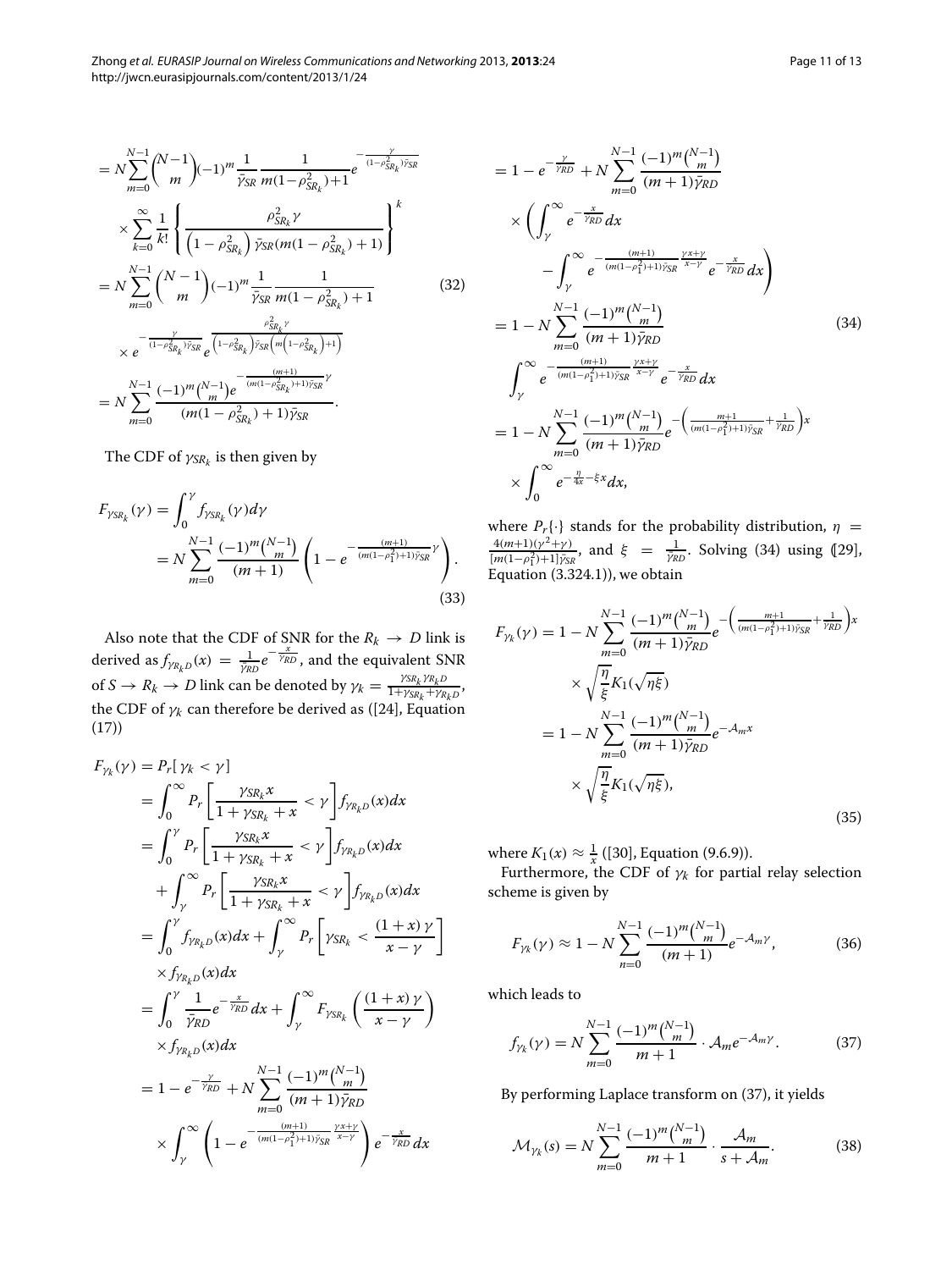<span id="page-11-7"></span>
$$
\mathcal{M}_{\gamma_{SD}}(s) = \int_0^\infty e^{-sy} f_{\gamma_{SD}}(\gamma) d\gamma
$$
  
= 
$$
\frac{1/\bar{\gamma}_{SD}}{s + 1/\bar{\gamma}_{SD}}
$$
 (39)

where  $f_{\gamma_{SD}}(\gamma) = \frac{1}{\bar{\gamma}_{SD}} e^{-\frac{\gamma}{\bar{\gamma}_{SD}}}$ . The MGF of  $\gamma_{\text{total}} = \gamma_{SD} + \gamma_k$  is given by

$$
\mathcal{M}_{\gamma_{\text{total}}}(s) = \mathcal{M}_{\gamma_{\text{SD}}}(s) \mathcal{M}_{\gamma_k}(s),\tag{40}
$$

and by substituting [\(38\)](#page-10-2) and [\(39\)](#page-11-7) into [\(40\)](#page-11-8), we obtain

$$
\mathcal{M}_{\gamma_{\text{total}}}(s) = N \sum_{m=0}^{N-1} \frac{(-1)^m \binom{N-1}{m}}{m+1} \cdot \frac{\mathcal{A}_m}{s + \mathcal{A}_m} \frac{1/\bar{\gamma}_{SD}}{s + 1/\bar{\gamma}_{SD}}.
$$
\n(41)

After performing an inverse Laplace transform on [\(41\)](#page-11-9), the PDF of  $\gamma_{\text{total}}$  can be derived as

$$
f_{\gamma_{\text{total}}}(\gamma) = N \sum_{m=0}^{N-1} \frac{(-1)^m \binom{N-1}{m}}{m+1} \cdot \frac{A_m}{\mathcal{A}_m \bar{\gamma}_{\text{SD}} - 1} \left( e^{-\gamma / \bar{\gamma}_{\text{SD}}} - e^{-\mathcal{A}_m \gamma} \right). \tag{42}
$$

#### **Appendix 2**

### **Proof of monotonically decreasing property of**  $Y_{\gamma_0}$

By takeing partial derivative of  $Y_{\gamma_0}$  with respect to  $\gamma_0$ , it leads to

$$
\frac{dY_{\gamma_0}}{dy_0} = N \sum_{m=0}^{N-1} \frac{(-1)^m \binom{N-1}{m}}{m+1} \cdot \frac{\mathcal{A}_m}{\mathcal{A}_m \bar{\gamma}_{SD} - 1} \times \left\{ \frac{e^{-\mathcal{A}_m \gamma_0}}{(\mathcal{A}_m \gamma_0)^2} - \left( \frac{\bar{\gamma}_{SD}}{\gamma_0} \right)^2 e^{-\gamma_0 / \bar{\gamma}_{SD}} \right\}.
$$
\n(43)

Now let's prove the monotonically decreasing property of  $Y_{\gamma_0}$  in terms of  $\gamma_0$ .

1. If 
$$
\frac{1}{(\mathcal{A}_m \gamma_0)^2} e^{-\mathcal{A}_m \gamma_0} - \left(\frac{\bar{\gamma}_{SD}}{\gamma_0}\right)^2 e^{-\gamma_0/\bar{\gamma}_{SD}} > 0
$$
, it yields  $e^{-(\mathcal{A}_m - 1/\bar{\gamma}_{SD})\gamma_0} > (\mathcal{A}_m \bar{\gamma}_{SD})^2$ , which leads to

$$
\begin{cases}\n\mathcal{A}_m - 1/\bar{\gamma}_{SD} > 0 \& e^{-(\mathcal{A}_m - 1/\bar{\gamma}_{SD})\gamma_0} < 1 \\
\text{if } \mathcal{A}_m \bar{\gamma}_{SD} > 1 \text{ (contrary to assumption)}, \\
\mathcal{A}_m - 1/\bar{\gamma}_{SD} \leq 0 \& e^{-(\mathcal{A}_m - 1/\bar{\gamma}_{SD})\gamma_0} \geq 1 \\
\text{if } \mathcal{A}_m \bar{\gamma}_{SD} \leq 1 \text{ (consistent with assumption)};\n\end{cases}
$$
\n(44)

2. If 
$$
\frac{1}{(A_m \gamma_0)^2} e^{-A_m \gamma_0} - \left(\frac{\bar{\gamma}_{SD}}{\gamma_0}\right)^2 e^{-\gamma_0/\bar{\gamma}_{SD}} \le 0
$$
, it yields 
$$
e^{-(A_m - 1/\bar{\gamma}_{SD})\gamma_0} \le (A_m \bar{\gamma}_{SD})^2
$$
, which leads to

$$
\begin{cases}\n\mathcal{A}_m - 1/\bar{\gamma}_{SD} \ge 0 & \text{if } e^{-(\mathcal{A}_m - 1/\bar{\gamma}_{SD})\gamma_0} \le 1 \\
\text{if } \mathcal{A}_m \bar{\gamma}_{SD} \ge 1 \text{ (consistent with assumption)}, \\
\mathcal{A}_m - 1/\bar{\gamma}_{SD} < 0 & \text{if } e^{-(\mathcal{A}_m - 1/\bar{\gamma}_{SD})\gamma_0} > 1 \\
\text{if } \mathcal{A}_m \bar{\gamma}_{SD} < 1 \text{ (contrary to assumption)}. \n\end{cases} \tag{45}
$$

<span id="page-11-9"></span><span id="page-11-8"></span>Evidently,  $Y_{\gamma_0}$  is a monotonically decreasing function of  $\gamma_0$ , and  $\lim_{\gamma_0 \to 0^+} (Y_{\gamma_0}) = +\infty$ ,  $\lim_{\gamma_0 \to +\infty} (Y_{\gamma_0}) = -1$ .

#### **Endnote**

<sup>a</sup>Note that the other combining methods, such as Equal Gain Combining (EGC), can also be used in the proposed relay selection method.

#### **Competing interests**

The authors declare that they have no competing interests.

#### **Acknowledgements**

The authors would like to thank the anonymous reviewers and Editor for their time and effort on improving this article. This study was supported by the National Basic Research Program of China (2012CB315905), the National Natural Science Foundation of China (No. 61172050), Key project of National Natural Science Foundation of China (No. 60932002), the 2012 Ladder Plan Project of Beijing Key Laboratory of Knowledge Engineering for Materials Science (No. Z121101002812005), National Key Projects (2012ZX03001029-005 and 2012ZX03001032-003), Beijing Science and Technology Program (2009ZX03006-004), Chang Jiang Scholars Program of the Ministry of Education of China, and Program for New Century Excellent Talents in University.

#### Received: 23 October 2012 Accepted: 19 January 2013 Published: 8 February 2013

#### **References**

- <span id="page-11-0"></span>1. A Sendonaris, E Erkip, B Aazhang, in *Proc. IEEE Int. Symp. on Infor. Theory (ISIT)*. Increasing uplink capacity via user cooperation diversity, (Cambridge, MA, USA, 1998), pp. 156–156
- 2. Z Zhang, W Zhang, C Tellambura, Cooperative OFDM channel estimation in the presence of frequency offsets. IEEE Trans. Veh. Technol. **58**(7), 3447–3459 (2009)
- <span id="page-11-1"></span>3. A Sendonaris, E Erkip, B Aazhang, User cooperation diversity. Part I: system description. IEEE Trans. Commun. **51**(11), 1927–1938 (2003)
- <span id="page-11-2"></span>4. W Zhuang, M Ismail, Cooperation in wireless communication networks. IEEE Wirel. Commun. **19**(2), 10–20 (2012)
- 5. Z Zhang, K Long, J Wang, F Dressler, On swarm intelligence inspired self-organized networking: its bionic mechanisms, designing principles and optimization approaches. IEEE Commun. Surv. Tut. (under review)
- 6. Q Li, RQ Hu, Y Qian, G Wu, Cooperative communications for wireless networks: teniques and applications in LTE-Advanced systems. IEEE Wirel. Commun. **19**(2), 22–29 (2012)
- <span id="page-11-3"></span>7. S Chieochan, E Hossain, Cooperative relaying in Wi-Fi networks with network coding. IEEE Wirel. Commun. **19**(2), 57–65 (2012)
- <span id="page-11-4"></span>8. A Nosratinia, TE Hunter, A Hedayat, Cooperative communication in wireless network. IEEE Commun. Mag. **42**(10), 74–80 (2004)
- <span id="page-11-5"></span>RU Nabar, H Bolcskei, FW Kneubuhler, Fading relay channels: performance limits and space-time signal design. IEEE J. Sel. Areas Commun. **22**(6), 1099–1109 (2004)
- <span id="page-11-6"></span>10. B Akhbari, M Mirmohseni, MR Aref, Compress-and-forward strategy for relay channel with causal and non-causal channel state information. IET Commun. **4**(10), 1174–1186 (2010)